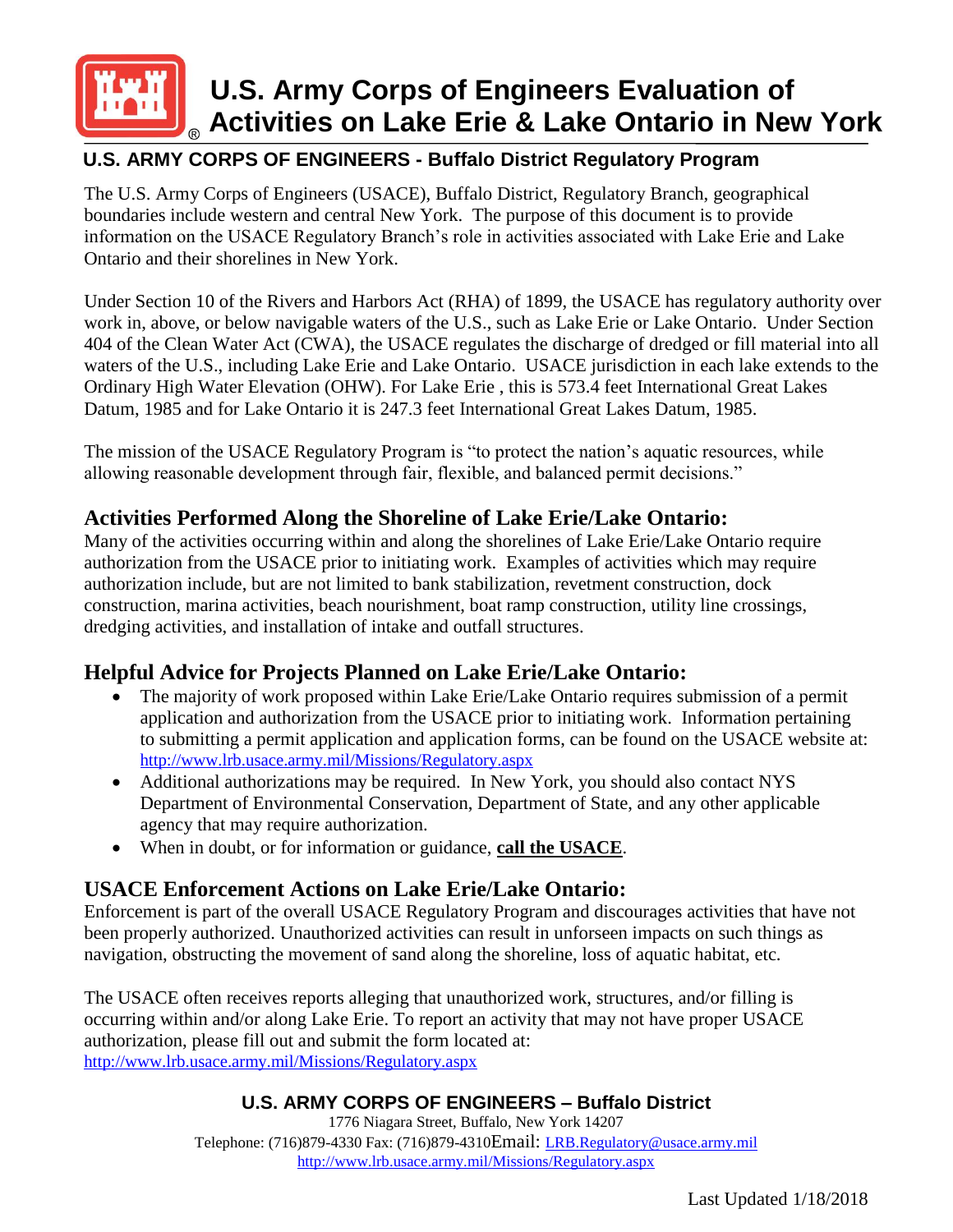

# **Relationship between Littoral Transport and Shore Protection Projects in Lake Erie**

## **U.S. ARMY CORPS OF ENGINEERS - Buffalo District Regulatory Program**

### **Lake Erie Littoral Zone and Littoral Transport**

The littoral zone of Lake Erie is generally described as the nearshore area where the sunlight can reach the lakebed and promote plant growth. Littoral transport, also referred to as littoral drift, is best described as a natural river of sand and gravel, shell fragments, and coarse granular material that is constantly in motion along the shoreline. The predominant direction of littoral transport is west to east for most sections of the shoreline, but may vary based on location and wind direction. Littoral material predominantly originates from shoreline erosion, with limited material provided by streams/rivers entering Lake Erie. Littoral transport plays an important role in replenishing and maintaining beach width along the shoreline, providing natural erosion protection, supporting recreational opportunities, and providing habitat for a variety of plants and animals.



**Causes and Effects of Coastal Erosion** 

#### **Permit Evaluations in the Littoral Zone of Lake Erie**

Natural littoral transport may be interrupted or impeded when work is performed along the Lake Erie shoreline. The degree of disruption is dependent upon the type of work performed. Adverse effects resulting from disruption may include increased erosion rates on the adjacent shoreline, property damage, loss of recreational opportunities, loss of habitat, loss of beach width, and safety hazards. Structures and fills extending lakeward from the shoreline have the potential to block or redirect natural littoral transport. These types of projects may result in deposition, the accrual of material at the location of the project and may result in erosion, the loss of material down drift from the project. Essentially, these types of projects prevent properties down the shoreline from being replenished with littoral material, which can accelerate the rate of erosion. Bank stabilization projects, including revetments, vertical walls, and steel sheet pile bulkheads also impact littoral transport. While properly designed/constructed bank stabilization projects effectively prevent erosion in the immediate project footprint, it is at the expense of natural erosion processes that supply the bulk of material for littoral transport along the shoreline. By removing sources of littoral material, less material is available to replenish the natural shoreline, including beaches.

#### **U.S. ARMY CORPS OF ENGINEERS – Buffalo District**

1776 Niagara Street, Buffalo, New York 14207 Telephone: (716)879-4330 Fax: (716)879-4310 Email: [LRB.Regulatory@usace.army.mil](mailto:LRB.Regulatory@usace.army.mil) <http://www.lrb.usace.army.mil/Missions/Regulatory.aspx>